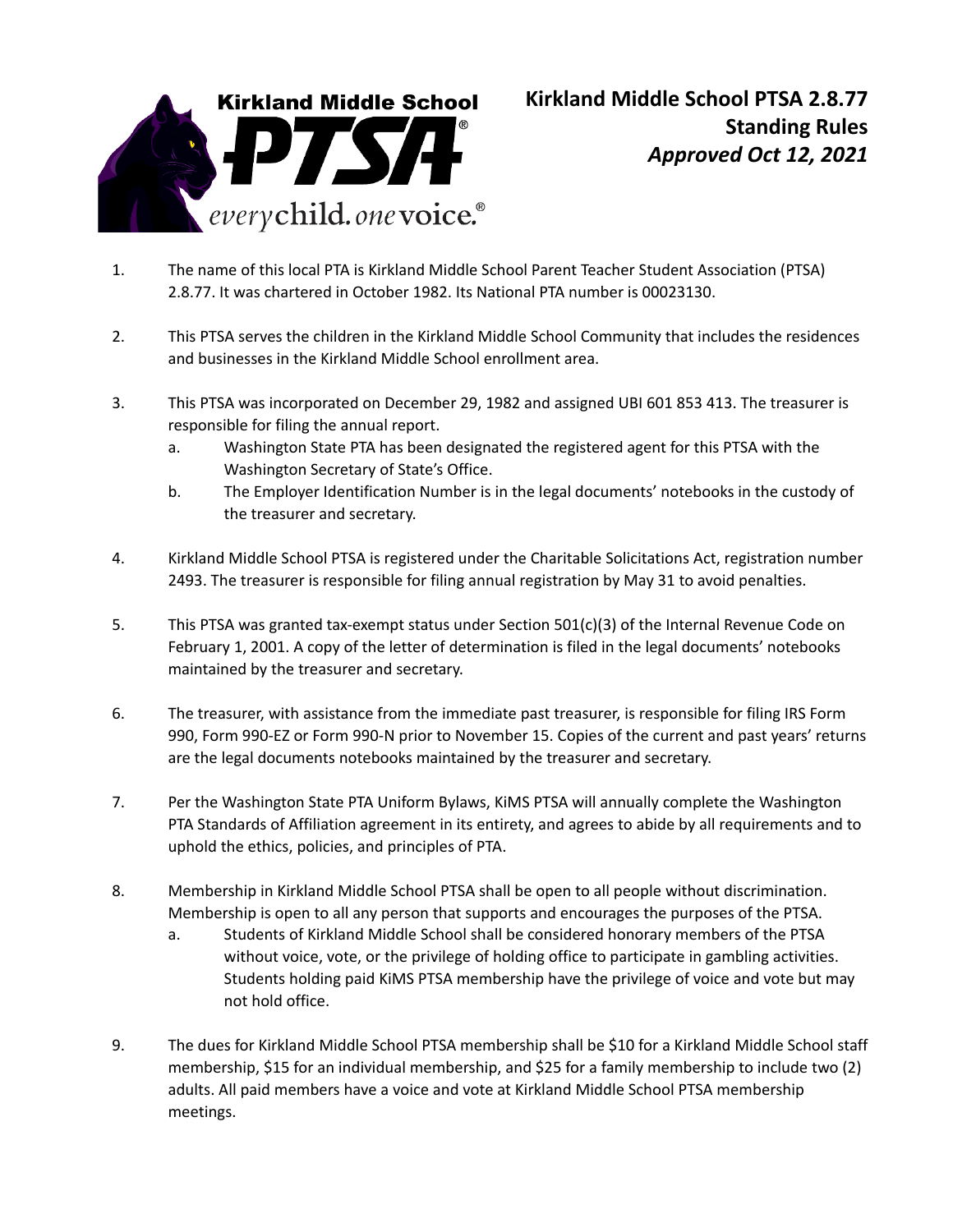- 10. There shall be at least three General Membership Meetings during the PTSA year to conduct the business of this PTSA, including the adoption of the budget, approval of Standing Rules, election of the Nominating Committee, election of Officers, and report of the Financial Review Committee. A quorum for this PTSA's general membership meetings shall be 10 members. Special meetings may be called as provided in the Washington State Uniform Bylaws. Notice of the place, day, and time of meetings shall be published via website and/or email not fewer than ten (10) nor more than fifty (50) days prior to the date of the meeting.
- 11. The elected officers of the Kirkland Middle School PTSA shall be:
	- a. President
	- b. Vice-President #1 Communications
	- c. Vice-President #2 Student Programs
	- d. Vice-President #3 Ways & Means
	- e. Vice-President #4 Outreach
	- f. Secretary
	- g. Treasurer
- 12. Any elected position may be held jointly by two people. Each co-position holder shall be entitled to voice and vote at a board of directors meeting. In the event of co-treasurers, one treasurer may not be a signer on the bank account.
- 13. The Board of Directors of Kirkland Middle School PTSA shall consist of all elected officers and the following directors: Advocacy and Membership. Directors are appointed by the president with majority approval of the current board for a term of one year. No member of the Kirkland Middle School PTSA board of directors should serve more than two consecutive years in the same position.
- 14. Vice-President #1 will fill the duties of the president in his or her absence. Followed by the other vice-presidents in numerical order.
- 15. A list of all online accounts and passwords will be maintained by the President. It will be the responsibility of each officer who controls online accounts to obtain login and password information from their predecessor upon taking office. The new officer will change the password(s) and provide the updated account access information to the President.
- 16. The board of directors will meet monthly on a date and time to be determined by the board. Each board member shall receive written notice of the place, date, and time of the meetings not less than five days prior to the date of the meeting. Quorum for meetings is a majority of the sitting board. A monthly meeting can be waived by a majority vote of the sitting board.
- 17. A Nominating Committee will be elected in accordance with the WSPTA Uniform Bylaws. The president(s) is (are) not eligible to be a member of this committee.
- 18. All officers, directors and committee chairs shall be current PTSA members of this local unit.
- 19. Voting for officers or nominating committee positions may take place at a membership meeting, by mail, or by electronic transmission. If voting takes place by mail or electronic transmission, the name of each candidate is to be contained in the notice of the meeting and any vote cast must be received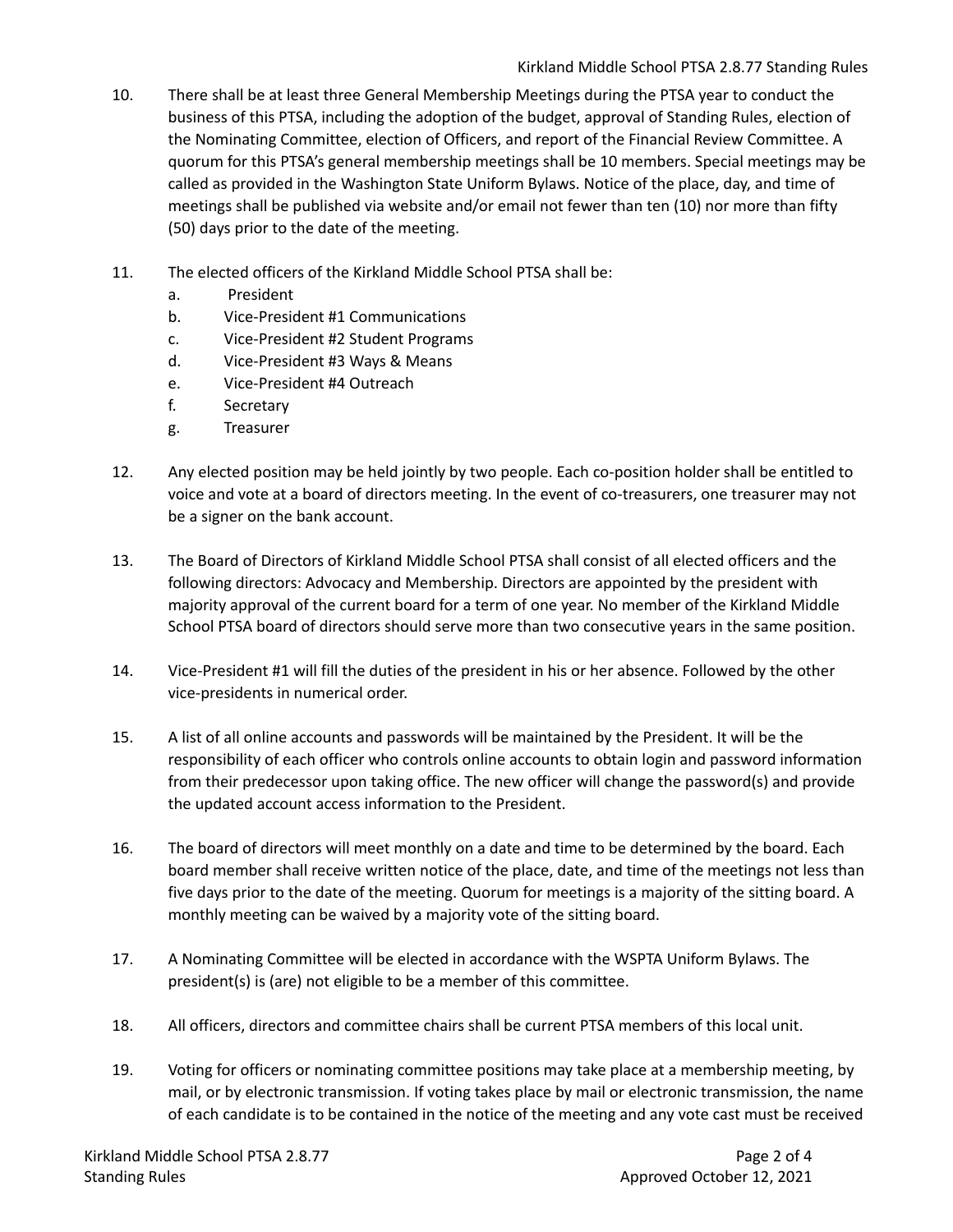within the timeframe identified in the notice of the meeting. If elections take place by email or other electronic transmission the KiMS PTSA will follow the election policies and procedures outlined in the WSPTA guidelines.

- 20. This PTSA shall approve its annual operating budget prior to July 1 of each year. The board of directors has authority to reallocate up to \$2,000 budgeted for one purpose to another purpose.
- 21. Legal documents notebooks shall be maintained by the treasurer and secretary. This PTSA shall keep two (2) copies of each of its legal documents in separate locations.
- 22. A financial review committee with a minimum of 3 members appointed by the president, will review the financial books twice a year. Members of the committee shall not include the treasurer, or any person authorized to sign on the PTSA bank accounts for the period that is being reviewed, or any individual living in their households.
	- a. A mid-year review of the first six months shall occur in January.
	- b. A close of the fiscal year review will occur in July.
- 23. Kirkland Middle School PTSA shall establish one or more accounts in financial institutions as determined by the board of directors. Any checking account will require the signatures of at least two elected officers to make a withdrawal. In the event that 2 or more members of the same household hold offices in this unit, only one (1) shall co-sign financial documents.
	- a. The board of directors shall determine which officers shall have signing authority on the PTSA checking account.
	- b. The board of directors shall appoint a member to review the monthly financial institutions. The reviewer shall promptly report to the board of directors any concerns or discrepancies identified in the review. The reviewer will complete the Non-Signer Review of Bank Statements document provided by the WSPTA.
- 24. This PTSA is a member of the Lake Washington PTSA Council 2.8 and has 4 votes on council business.
- 25. This PTSA will send as many voting delegates for the WSPTA convention as the budgeted amount can support. All delegates for the WSPTA convention shall be selected by the board of directors. Registration and hotel shall be paid for by the PTSA. The maximum number of voting delegates allowed for the PTSA is outlined in the WSPTA Uniform Bylaws.
- 26. This PTSA will send as many voting delegates to the WSPTA legislative assembly as the budgeted amount will sustain. Registration, hotel, and WSPTA meals shall be paid by the PTSA. The Advocacy Director for the PTSA will be one of the voting delegates representing the PTSA at the legislative assembly, the rest of the voting delegates (up to a maximum number allowed for the PTSA under the WSPTA Uniform Bylaws) will be determined by the board of directors.
- 27. The board shall maintain policies for money handling and reimbursements. These policies shall be reviewed and approved yearly by the board of directors. These policies shall reside with the secretary.